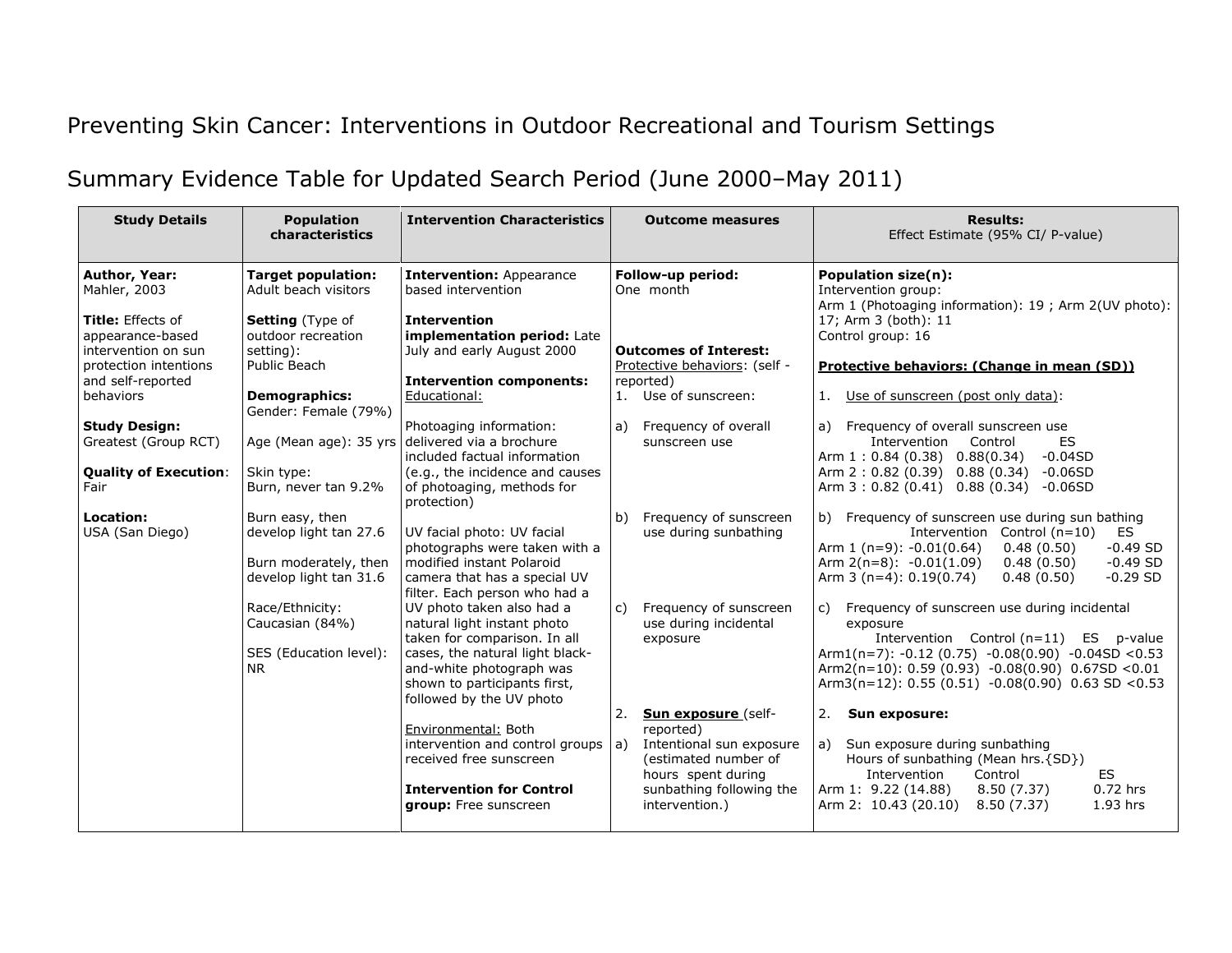| <b>Study Details</b>                                                                                                                                                                                                                                                                                                                                                 | <b>Population</b><br>characteristics                                                                                                                                                                                                                                                                                                               | <b>Intervention Characteristics</b>                                                                                                                                                                                                                                                                                                                                                                                                                                                                                                                                                                                                                                                                                                                                                                                                      | <b>Outcome measures</b>                                                                                                                                                                                                                                                                                                                                                                                                                                                                                                                                                                                                                                                                                                                                                                                                                                                                                                                                                      | <b>Results:</b><br>Effect Estimate (95% CI/ P-value)                                                                                                                                                                                                                                                                                                                                                                                                                            |
|----------------------------------------------------------------------------------------------------------------------------------------------------------------------------------------------------------------------------------------------------------------------------------------------------------------------------------------------------------------------|----------------------------------------------------------------------------------------------------------------------------------------------------------------------------------------------------------------------------------------------------------------------------------------------------------------------------------------------------|------------------------------------------------------------------------------------------------------------------------------------------------------------------------------------------------------------------------------------------------------------------------------------------------------------------------------------------------------------------------------------------------------------------------------------------------------------------------------------------------------------------------------------------------------------------------------------------------------------------------------------------------------------------------------------------------------------------------------------------------------------------------------------------------------------------------------------------|------------------------------------------------------------------------------------------------------------------------------------------------------------------------------------------------------------------------------------------------------------------------------------------------------------------------------------------------------------------------------------------------------------------------------------------------------------------------------------------------------------------------------------------------------------------------------------------------------------------------------------------------------------------------------------------------------------------------------------------------------------------------------------------------------------------------------------------------------------------------------------------------------------------------------------------------------------------------------|---------------------------------------------------------------------------------------------------------------------------------------------------------------------------------------------------------------------------------------------------------------------------------------------------------------------------------------------------------------------------------------------------------------------------------------------------------------------------------|
|                                                                                                                                                                                                                                                                                                                                                                      |                                                                                                                                                                                                                                                                                                                                                    | <b>Intervention scale</b><br>(implemented at single site vs.<br>multisite): Single site<br>Intervention exposure (one<br>time exposure vs. multiple<br>exposures): One time<br>exposure                                                                                                                                                                                                                                                                                                                                                                                                                                                                                                                                                                                                                                                  | Incidental sun exposure<br>b)<br>(estimated number of<br>hours spent in the sun<br>doing other activities on a<br>typical weekday and<br>weekend)                                                                                                                                                                                                                                                                                                                                                                                                                                                                                                                                                                                                                                                                                                                                                                                                                            | $-8.75$ hrs<br>8.50 (7.37)<br>Arm 3: -0.25 (2.90)<br>$p \leq .05$<br>b) Incidental sun exposure<br>ES<br>Intervention<br>Control<br>2.66(1.78)<br>2.19(0.75)<br>$0.47$ hrs<br>Arm $1:$<br>2.94(1.79)<br>2.19(0.75)<br>$0.75$ hrs<br>Arm $2:$<br>Arm $3:$<br>0.75 hrs<br>2.94(1.12)<br>2.19(0.75)<br>p-value= NR                                                                                                                                                                 |
| Author, Year:<br>Pagoto, 2003<br><b>Title:</b> Effects of a<br>Multicomponent<br>Intervention on<br>Motivation and Sun<br><b>Protection Behaviors</b><br>Among Midwestern<br><b>Beachgoers</b><br><b>Study Design:</b><br>Greatest (Before and<br>After with concurrent<br>comparison)<br><b>Quality of Execution:</b><br>Fair<br>Location:<br>USA (Midwestern city) | <b>Target population:</b><br>Midwestern beachgoers<br><b>Setting</b> (Type of<br>outdoor recreation<br>setting): Midwestern<br>beach<br><b>Demographics:</b><br>Gender: Male (45%)<br>Skin type:<br>Type I $(11\%)$<br>Type I (28%)<br>Type III (36%)<br>Race/Ethnicity: NR<br>SES (Education level):<br>High school (17%)<br>College degree (83%) | <b>Intervention: Multicomponent</b><br>Intervention on Motivation and<br><b>Sun Protection Behaviors</b><br><b>Intervention</b><br>implementation period:<br>Summer of 2000 during peak<br>UV hours<br>Intervention components:<br>Age (Mean age): 28 yrs Educational: participants were<br>provided with the American<br>Cancer Society's pamphlet of<br>safe sun recommendations<br>b) UV images: photos were<br>compared to three standard<br>photos that reflected varying<br>degrees of skin damage<br>c) reminders by postcard and<br>photo<br>d)interactive activities:<br>research assistants modeled<br>proper sun protection by<br>repeatedly applying sunscreens<br>and wearing protective<br>clothing, hats, and sunglasses<br>Environmental: Free sunscreen<br><b>Intervention for Control</b><br>group: Questionnaire only | Follow-up period:<br>Two months<br><b>Outcomes of Interest</b><br><b>Protective behaviors:</b><br>Combined protective behavior<br>(assessed using a composite<br>score of items a) sunscreen<br>use (SPF 15 or higher), (b)<br>protective clothing use during<br>sun exposure, both on a 4-<br>point Likert-type scale, which<br>ranged from very seldom to<br>always and (c) the number of<br>body parts protected from<br>sun. Items assigned a rating<br>that ranged from 0 (no body<br>parts covered) to 3 (all body<br>parts covered). Composite<br>scores were calculated by<br>adding the highest score from<br>Items $(a)$ and $(b)$ to Item $(c)$ .<br><b>Sun exposure:</b> (average<br>number of days per week and<br>the average number of hours<br>per week they spent (a)<br>sunbathing and (b) engaging<br>in outdoor activities over the<br>past 2 months) - Composite<br>scores were calculated by<br>summing the number of hours<br>per week sunbathing and | Population size(n):<br>Intervention: 53<br>Control: 47<br><b>Protective behaviors:</b><br>Combined protective behavior (Group mean score<br>change{SD})<br>ES<br>Intervention<br>Control<br>p-value<br>5.55(1.85)<br>$+1.28$ pts <0.05<br>BL: 5.52(1.84)<br>FU: $6.44(1.80)$<br>5.19(1.84)<br><b>Sun exposure:</b> (# of hrs. /week ) Mean (SD)<br>Intervention<br>Control<br>ES<br>p-value<br>BL: 14.90 (16.90) 7.53 (7.01)<br>-5.26 hrs/wk NR<br>FU: 8.96(9.00)<br>6.85(5.09) |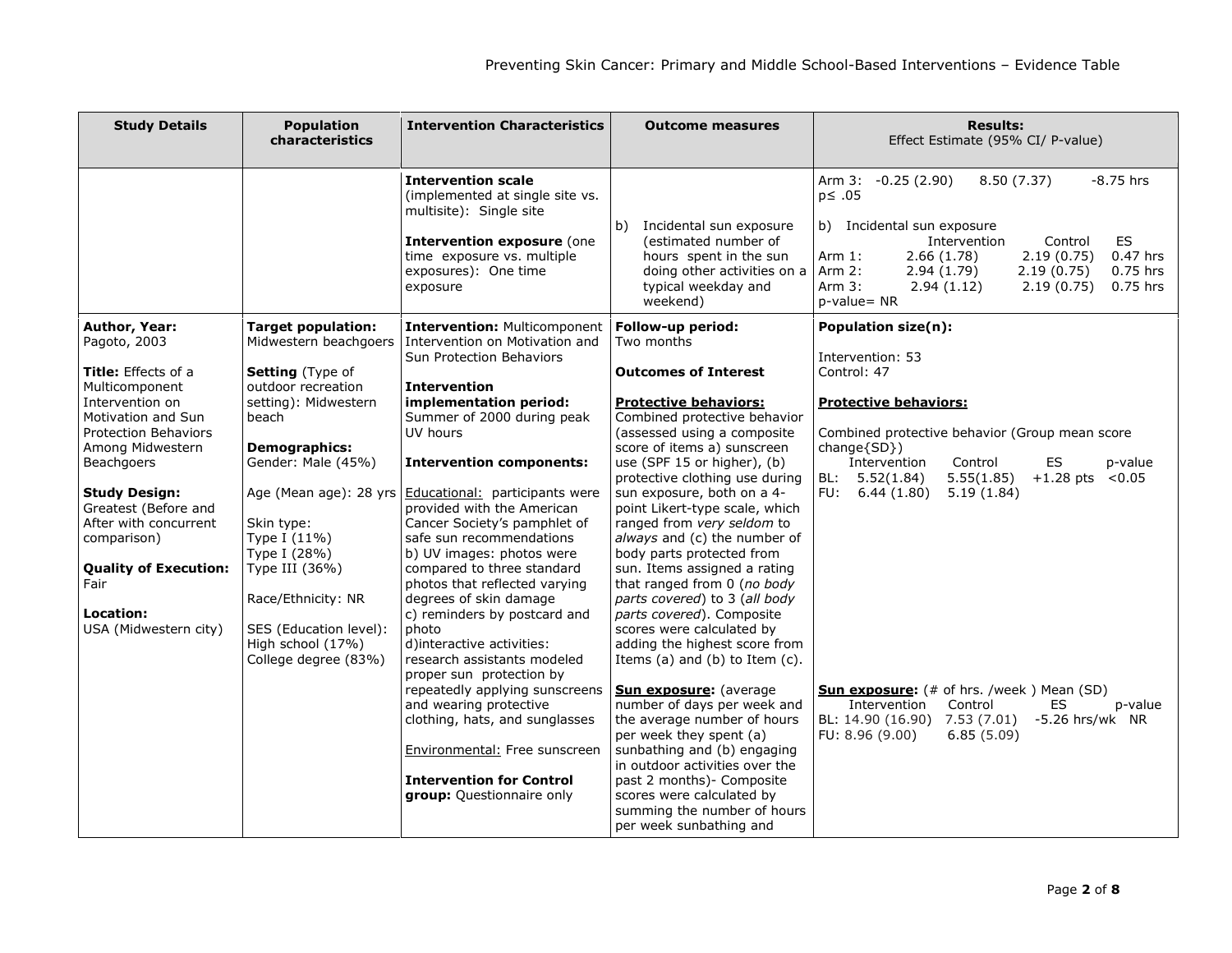| <b>Study Details</b>                                                                                                                                                                                                                                                                                            | <b>Population</b><br>characteristics                                                                                                                                                                                                                                                                                                                                                                                                                                                                                                                                                      | <b>Intervention Characteristics</b>                                                                                                                                                                                                                                                                                                                                                                                                                                                                                                                                                                                                                                                                                                                                                                                      | <b>Outcome measures</b>                                                                                                                                                                                                                                                                                                                                                                                                                                                                                                                                                            | <b>Results:</b><br>Effect Estimate (95% CI/ P-value)                                                                                                                                                                                                                                                                                                                                                                                                                                                                                                                                                                                                                                                                                                                                                                                                                                                                                                                               |
|-----------------------------------------------------------------------------------------------------------------------------------------------------------------------------------------------------------------------------------------------------------------------------------------------------------------|-------------------------------------------------------------------------------------------------------------------------------------------------------------------------------------------------------------------------------------------------------------------------------------------------------------------------------------------------------------------------------------------------------------------------------------------------------------------------------------------------------------------------------------------------------------------------------------------|--------------------------------------------------------------------------------------------------------------------------------------------------------------------------------------------------------------------------------------------------------------------------------------------------------------------------------------------------------------------------------------------------------------------------------------------------------------------------------------------------------------------------------------------------------------------------------------------------------------------------------------------------------------------------------------------------------------------------------------------------------------------------------------------------------------------------|------------------------------------------------------------------------------------------------------------------------------------------------------------------------------------------------------------------------------------------------------------------------------------------------------------------------------------------------------------------------------------------------------------------------------------------------------------------------------------------------------------------------------------------------------------------------------------|------------------------------------------------------------------------------------------------------------------------------------------------------------------------------------------------------------------------------------------------------------------------------------------------------------------------------------------------------------------------------------------------------------------------------------------------------------------------------------------------------------------------------------------------------------------------------------------------------------------------------------------------------------------------------------------------------------------------------------------------------------------------------------------------------------------------------------------------------------------------------------------------------------------------------------------------------------------------------------|
|                                                                                                                                                                                                                                                                                                                 |                                                                                                                                                                                                                                                                                                                                                                                                                                                                                                                                                                                           | <b>Intervention scale: Single</b><br>site<br><b>Intervention exposure</b><br>(single exposure vs. multiple<br>exposures): One time exposure                                                                                                                                                                                                                                                                                                                                                                                                                                                                                                                                                                                                                                                                              | engaging in outdoor<br>recreational-occupational<br>activities                                                                                                                                                                                                                                                                                                                                                                                                                                                                                                                     |                                                                                                                                                                                                                                                                                                                                                                                                                                                                                                                                                                                                                                                                                                                                                                                                                                                                                                                                                                                    |
| Author, Year:<br>Mahler et al., 2006<br><b>Title: Effects of Two</b><br>Appearance-Based<br>Interventions<br>on the Sun Protection<br>Behaviors of Southern<br>California Beach Patrons<br><b>Study Design:</b><br>Greatest (Group RCT)<br><b>Quality of Execution:</b><br>Fair<br>Location:<br>USA (San Diego) | <b>Target population:</b><br>Residents of San Diego<br>Setting (Type of<br>outdoor recreation<br>setting):<br>One of 4 San Diego<br>area beaches (either at<br>Fletcher's Cove in<br>Solana Beach,<br>California, La Jolla<br>Shores in La Jolla,<br>California, Moonlight<br>Beach in Encinitas,<br>California, or Torrey<br>Pines State Beach in La<br>Jolla, California)<br><b>Demographics:</b><br><b>Gender: Female</b><br>(60%)<br>Age (Mean age): 36<br>yrs<br>Skin type:<br>Burn, never tan (8.6%)<br>Burn easy, then<br>develop light tan<br>$(22.6\%)$<br>Burn moderately, then | <b>Intervention: Appearance</b><br>based intervention<br><b>Intervention</b><br>implementation period: late<br>June of either 2002 or 2003<br><b>Intervention components:</b><br>Educational:<br>Photoaging information:<br>delivered via a brochure<br>included factual information<br>(e.g., the incidence and causes<br>of photoaging, methods for<br>protection)<br>UV facial photo: UV facial<br>photographs were taken with a<br>modified instant Polaroid<br>camera that has a special UV<br>filter. Each person who had a<br>UV photo taken also had a<br>natural light instant photo<br>taken for comparison. In all<br>cases, the natural light black-<br>and-white photograph was<br>shown to participants first,<br>followed by the UV photo<br><b>Intervention for Control</b><br>group: Questionnaire only | Follow-up period:<br>Two months<br><b>Outcomes of Interest</b><br><b>Protective behaviors:</b><br>1. Combined sun protective<br>behaviors(Sun protection<br>index) created by reverse<br>scoring the intentional and<br>incidental exposure measures<br>and then z-scoring and<br>averaging the 11 items on the<br>scale ranging from 0-100%,<br>SPF levels of sunscreen used<br>during both exposures<br><b>UV exposure</b> (change in skin<br>color): Lightness of skin on<br>face (right cheekbone)and<br>arm (outer side of the<br>forearm) was measured with<br>spectrometer. | Population size(n):<br>Intervention: 165<br>Control: 55<br><b>Protective behaviors:</b><br>1. Combined sun protective behaviors (mean change in<br>Z-score):<br>Intervention Control<br>ES<br>p-value<br>Arm $1(n=58)$ : 0.16 (.50) -0.13 (.67) 0.29pts <0.01<br>Arm 2 (n=52):0.01 (.61) $-0.13$ (.67) 0.14pts <0.10<br>Arm 3 (n=55):0.04 (.51) -0.13 (.67) 0.17pts $<$ 0.05<br><b>UV exposure</b> (Median change in L-scale of<br>spectrometer): Observed data<br>N= Arm 1:58; Arm 2:52; Arm 3:55<br><b>On Face</b><br>ES<br>Intervention<br>Control<br>p-value<br>Mean(SD)<br>Mean(SD)<br>Arm 1: 63.40 (6.37) 62.41 (6.60)<br>0.99pts < 0.10<br>0.30pts < 0.12<br>Arm 2: 62.71 (7.41) 62.41 (6.60)<br>Arm 3: 63.30 (6.37) 62.41 (6.60)<br>0.89pts < 0.12<br>On Arm<br>Intervention<br>ES<br>Control<br>p-value<br>Arm 1: 58.94 (7.56) 58.03 (7.31)<br>0.91pts < 0.12<br>0.12pts < 0.12<br>Arm 2: 58.15 (8.80) 58.03 (7.31)<br>Arm 3: 58.47 (6.76) 58.03 (7.31)<br>0.44pts < 0.12 |
|                                                                                                                                                                                                                                                                                                                 | develop light tan<br>(31.7%)                                                                                                                                                                                                                                                                                                                                                                                                                                                                                                                                                              | <b>Intervention scale</b><br>(implemented at single site                                                                                                                                                                                                                                                                                                                                                                                                                                                                                                                                                                                                                                                                                                                                                                 |                                                                                                                                                                                                                                                                                                                                                                                                                                                                                                                                                                                    |                                                                                                                                                                                                                                                                                                                                                                                                                                                                                                                                                                                                                                                                                                                                                                                                                                                                                                                                                                                    |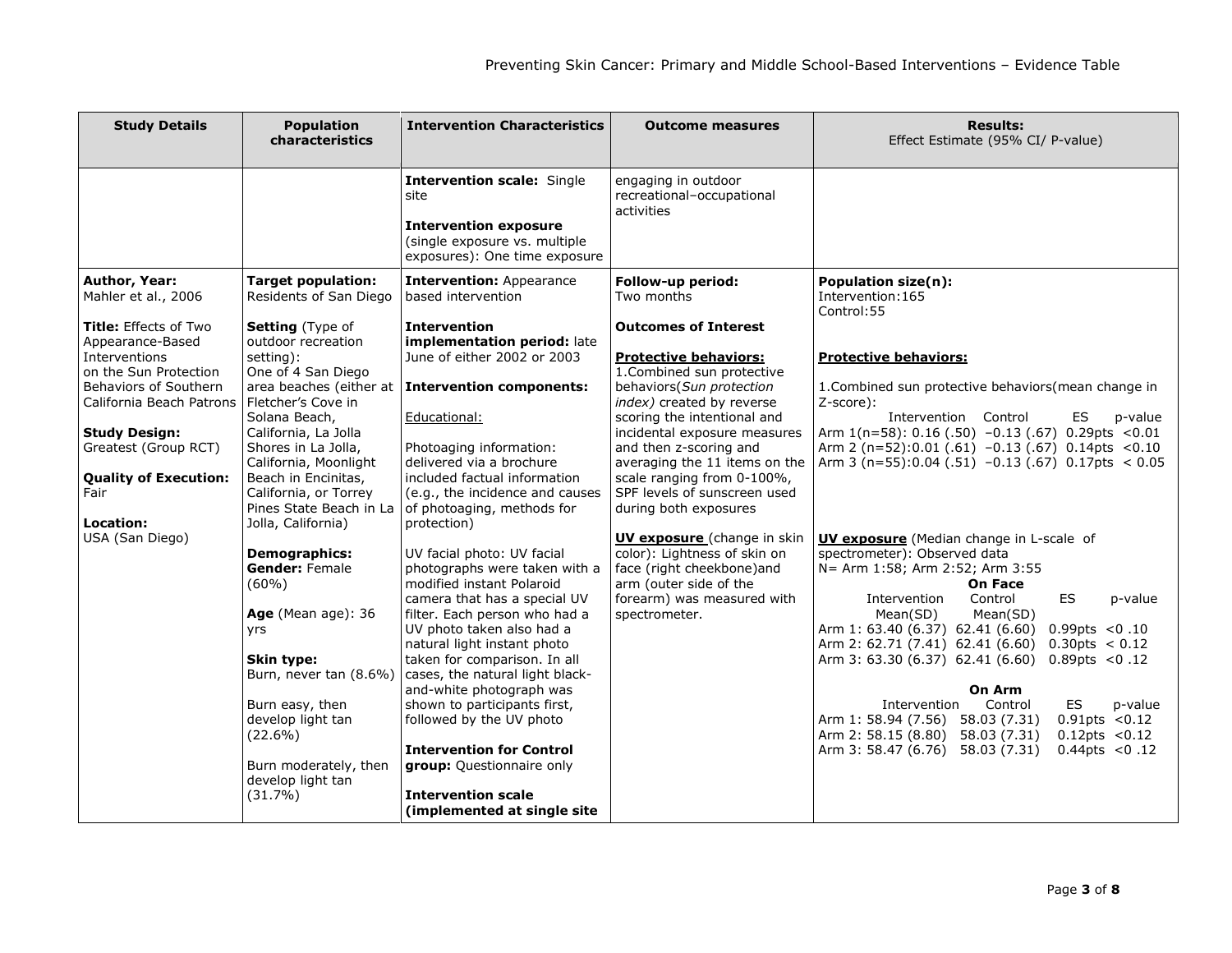| <b>Study Details</b>                                                           | <b>Population</b><br>characteristics                                           | <b>Intervention Characteristics</b>                                                                                                                   | <b>Outcome measures</b>                                                                                                          | <b>Results:</b><br>Effect Estimate (95% CI/ P-value)                                                                                                                                                                                               |
|--------------------------------------------------------------------------------|--------------------------------------------------------------------------------|-------------------------------------------------------------------------------------------------------------------------------------------------------|----------------------------------------------------------------------------------------------------------------------------------|----------------------------------------------------------------------------------------------------------------------------------------------------------------------------------------------------------------------------------------------------|
|                                                                                | $(81\%)$                                                                       | Race/Ethnicity: White   vs. multisite): One condition<br>at one site                                                                                  |                                                                                                                                  |                                                                                                                                                                                                                                                    |
|                                                                                | <b>SES (Education</b><br>level): NR                                            | <b>Intervention exposure</b><br>(single exposure vs.<br>multiple exposures): One<br>time exposure                                                     |                                                                                                                                  |                                                                                                                                                                                                                                                    |
| <b>Author, Year:</b><br>Nicol et al., 2007<br>Title: Skin protection by        | <b>Target population:</b><br>Adult visitors<br>(residents)                     | Intervention: "Sun and Skin"<br><b>Intervention</b><br>implementation period: Late                                                                    | Follow-up period:<br>1 week                                                                                                      | Population size(n):<br>Intervention (236):<br>Arm1 (Free sunscreen-FS): 118;<br>Arm2 (Free SS+ UV information on the label-FNL):118                                                                                                                |
| sunscreens is improved<br>by explicit labeling and<br>providing free sunscreen | Setting (Type of<br>outdoor recreation<br>setting):                            | July-August, 2003<br><b>Intervention components:</b>                                                                                                  | <b>Outcomes of Interest</b><br><b>Protective behaviors:</b>                                                                      | Control group- $NI = 128$<br><b>Protective behaviors:</b>                                                                                                                                                                                          |
| <b>Study Design:</b><br>Greatest (Group RCT)                                   | Beach resorts at French<br>Mediterranean coast                                 | Environmental:<br>Arm1: free SCs intervention<br>(FS) = four types of SCs with<br>their usual SPF label at free                                       | Sunscreen use:<br>Sunscreen use per day<br>a)<br>(Declaration of individuals                                                     | Sunscreen use:<br>a) Sunscreen use per day {coffee-spoon(CS)}<br><b>ES</b><br>P-value<br>Median(SD)<br>Arm 1 (FS): 2.67 (2.21)<br>$0.50$ CS/day<br>0.006                                                                                           |
| <b>Quality of Execution:</b><br>Fair                                           | <b>Demographics:</b><br>Gender: Female<br>(64%);                               | disposal;<br>Environmental+ educational;<br>ARM 2: same free SCs with an                                                                              | (coffee-spoon)                                                                                                                   | Arm 2 (FNL): 3.00 (2.92)<br>$0.83 \text{ CS/day}$<br>< 0.005<br>Control (NI): 2.17 (3.45)                                                                                                                                                          |
| <b>Location: France</b>                                                        | Age (Mean age): 39 yrs<br>Skin type: NR<br>Race/Ethnicity:<br>Caucasian (100%) | explicit labeling (FNL), including b)<br>sunburn protection, likely<br>protection against long-term<br>effects of UV, and possibility to<br>get a tan | Amount of SC per hour of<br>sun exposure (Time spent<br>in the sun in bathing suit<br>or bare trunk $=$ intense<br>sun exposure) | b) Amount of SC/hr of sun exposure {coffee-<br>$spoon(CS)$ }<br><b>ES</b><br>Median(SD)<br>P-value<br>0.70 (0.91) 0.16 CS/day 0.005<br>Arm $1$ (FS):<br>Arm 2 (FNL):<br>0.92(0.88)<br>$0.38 \text{ CS/day} < 0.001$<br>Control (NI):<br>0.54(0.86) |
|                                                                                | SES (Education level):<br>NR                                                   | <b>Intervention for Control</b><br>group: None<br><b>Intervention scale</b><br>(implemented at single site<br>vs. multisite): One condition           | <b>Sun exposure: Duration of</b><br>intense sun exposure (h/day)-<br>Median (interquartile range)                                | <b>Sun exposure:</b> (h/day)- Median (interquartile range)<br>Median(SD)<br>ES.<br>P-value<br>Arm 1 (FS): 3.60 (1.92) -0.44 hr/day<br>0.17<br>< 0.001<br>Arm 2 (FNL): 3.71 (1.88) - 0.33 hr/da<br>Control (NI): 4.04 (2.2)                         |
|                                                                                |                                                                                | at one site<br><b>Intervention exposure</b><br>(single exposure vs.<br>multiple exposures): Multiple<br>exposures                                     | <b>Incidence of sunburn:</b><br>Proportion of individuals with<br>at least one sunburn during<br>the week                        | <b>Incidence of sunburn:</b> (% of individuals)<br>0/2<br><b>ES</b><br>95%CI<br>Arm 1 (FS): 29.9%<br>$-16.9$ pct pt $(-28.9, -4.9)$<br>Arm 2 (FNL): 21.2%<br>$-25.6$ pct pt $(-36.9, -14.2)$<br>Control (NI): 46.8%                                |
| <b>Author, Year: Walkosz</b><br>et al., 2007                                   | <b>Target population:</b><br>Parents and children                              | <b>Intervention: Go Sun Smart</b><br>program                                                                                                          | Follow-up period:<br>1 week                                                                                                      | Population size(n):<br>$N = 357$ children                                                                                                                                                                                                          |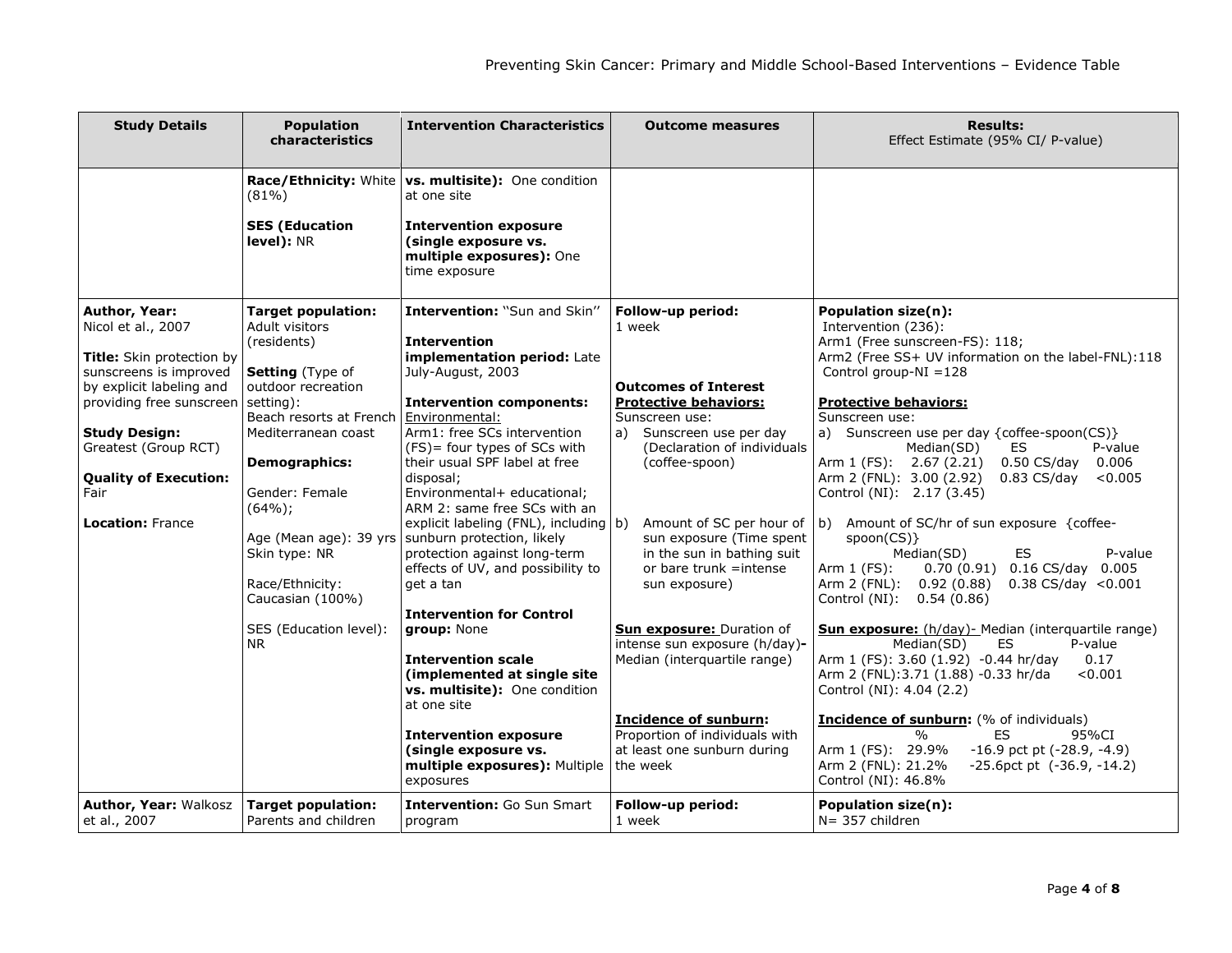| <b>Study Details</b>                                                                                                                                                                                                                                                                                                                                                                                            | <b>Population</b><br>characteristics                                                                                                                                                                                                                                                                                                          | <b>Intervention Characteristics</b>                                                                                                                                                                                                                                                                                                                                                                                                                                                                                                                                                                                                                                                                                                                                                                                                                                                                                                                                           | <b>Outcome measures</b>                                                                                                                                                                                                                                                                                                                    | <b>Results:</b><br>Effect Estimate (95% CI/ P-value)                                                                                                                                                                                                                                                                                                                                                                                                                                                                                                                                                                                                                                                             |
|-----------------------------------------------------------------------------------------------------------------------------------------------------------------------------------------------------------------------------------------------------------------------------------------------------------------------------------------------------------------------------------------------------------------|-----------------------------------------------------------------------------------------------------------------------------------------------------------------------------------------------------------------------------------------------------------------------------------------------------------------------------------------------|-------------------------------------------------------------------------------------------------------------------------------------------------------------------------------------------------------------------------------------------------------------------------------------------------------------------------------------------------------------------------------------------------------------------------------------------------------------------------------------------------------------------------------------------------------------------------------------------------------------------------------------------------------------------------------------------------------------------------------------------------------------------------------------------------------------------------------------------------------------------------------------------------------------------------------------------------------------------------------|--------------------------------------------------------------------------------------------------------------------------------------------------------------------------------------------------------------------------------------------------------------------------------------------------------------------------------------------|------------------------------------------------------------------------------------------------------------------------------------------------------------------------------------------------------------------------------------------------------------------------------------------------------------------------------------------------------------------------------------------------------------------------------------------------------------------------------------------------------------------------------------------------------------------------------------------------------------------------------------------------------------------------------------------------------------------|
| <b>Title: Randomized Trial</b><br>on Sun Safety Education<br>at Ski and Snowboard<br>Schools in Western<br>North America<br><b>Study Design:</b><br>Greatest (Group RCT)<br><b>Quality of Execution:</b><br>Fair<br>Location: USA,<br>Western North America<br>(Alaska, California,<br>Colorado,<br>Idaho, Montana, New<br>Mexico, Nevada,<br>Oregon,<br>Utah, and British<br>Columbia)<br><b>Author, Year:</b> | enrolled in ski and<br>snowboard schools at<br>altitude resorts<br>Setting (Type of<br>outdoor recreation<br>setting):<br>Ski resorts (23)<br><b>Demographics:</b><br>Gender: Female (51%)<br>Age (Mean age): 6.6<br>yrs<br>Skin type: NR<br>Race/Ethnicity:<br>Caucasian (84%)<br>SES (Education level):<br>NR.<br><b>Target population:</b> | <b>Intervention</b><br>implementation period:<br>December 2001-April 2002<br><b>Intervention components:</b><br>Educational: Program utilized<br>written (brochures, electronic,<br>visual (posters), and<br>interpersonal channels of<br>communication to promote sun<br>safe practices to employees<br>and quests at the ski resort.<br>Slogan recommended 3 sun<br>safe behaviors "Wear<br>sunscreen, sunglasses and a<br>hat."<br>For children: brochures with<br>games and puzzles about sun<br>safety. Instructors incorporate<br>sun safety into ski and<br>snowboard lessons, including<br>recommending sun safety to<br>parents of students.<br><b>Intervention for Control</b><br>group: No intervention<br><b>Intervention scale</b><br>(implemented at single site<br>vs. multisite): Implemented<br>at multiple sites<br><b>Intervention exposure</b><br>(single exposure vs.<br>multiple exposures): Multiple<br>exposures<br><b>Intervention: Go Sun Smart</b> | <b>Outcomes of Interest</b><br><b>Protective behaviors:</b><br>1. Use of sunscreen<br>% children using sunscreen<br>% children using lip balm<br>Use of sunglasses/<br>2.<br>goggles: Proportion of<br>children using<br>sunglasses/goggles<br>Use of hat/helmet:<br>3.<br>Proportion of children<br>using hat/helmet<br>Follow-up period: | Intervention (11 ski areas): 186<br>Control (13 ski areas): 171<br>Protective behaviors: (% of children)- only post data<br>1. Use of sunscreen<br>% children using sunscreen<br>Intervention (%) Control (%)<br>ES (CI)<br>72%<br>52%<br>20.0 pct pt(10.1, 29.9)<br>% children using lip balm<br>Intervention (%)<br>Control<br>ES (CI)<br>60%<br>56%<br>4.0 pct pt (-6.2, 14.2)<br>Use of sunglasses/ goggles: Proportion of children<br>2.<br>using sunglasses/goggles<br>Intervention (%)<br>Control (%)<br>ES (CI)<br>89%<br>86%<br>3.0 pct pt (-3.9, 9.9)<br>3. Use of hat/helmet<br>Intervention (%)<br>Control (%)<br>ES (CI)<br>89%<br>92%<br>$-3.1$ pct pt $(-9.1, 3.1)$<br><b>Population size(n):</b> |
| Walkosz et al., 2008<br><b>Title:</b> Group<br>randomized with in                                                                                                                                                                                                                                                                                                                                               | Adult quests                                                                                                                                                                                                                                                                                                                                  | program;                                                                                                                                                                                                                                                                                                                                                                                                                                                                                                                                                                                                                                                                                                                                                                                                                                                                                                                                                                      | 1 year<br><b>Outcomes of Interest</b><br><b>Protective behaviors:</b>                                                                                                                                                                                                                                                                      | 6516<br><b>Protective behaviors:</b> (% of children)                                                                                                                                                                                                                                                                                                                                                                                                                                                                                                                                                                                                                                                             |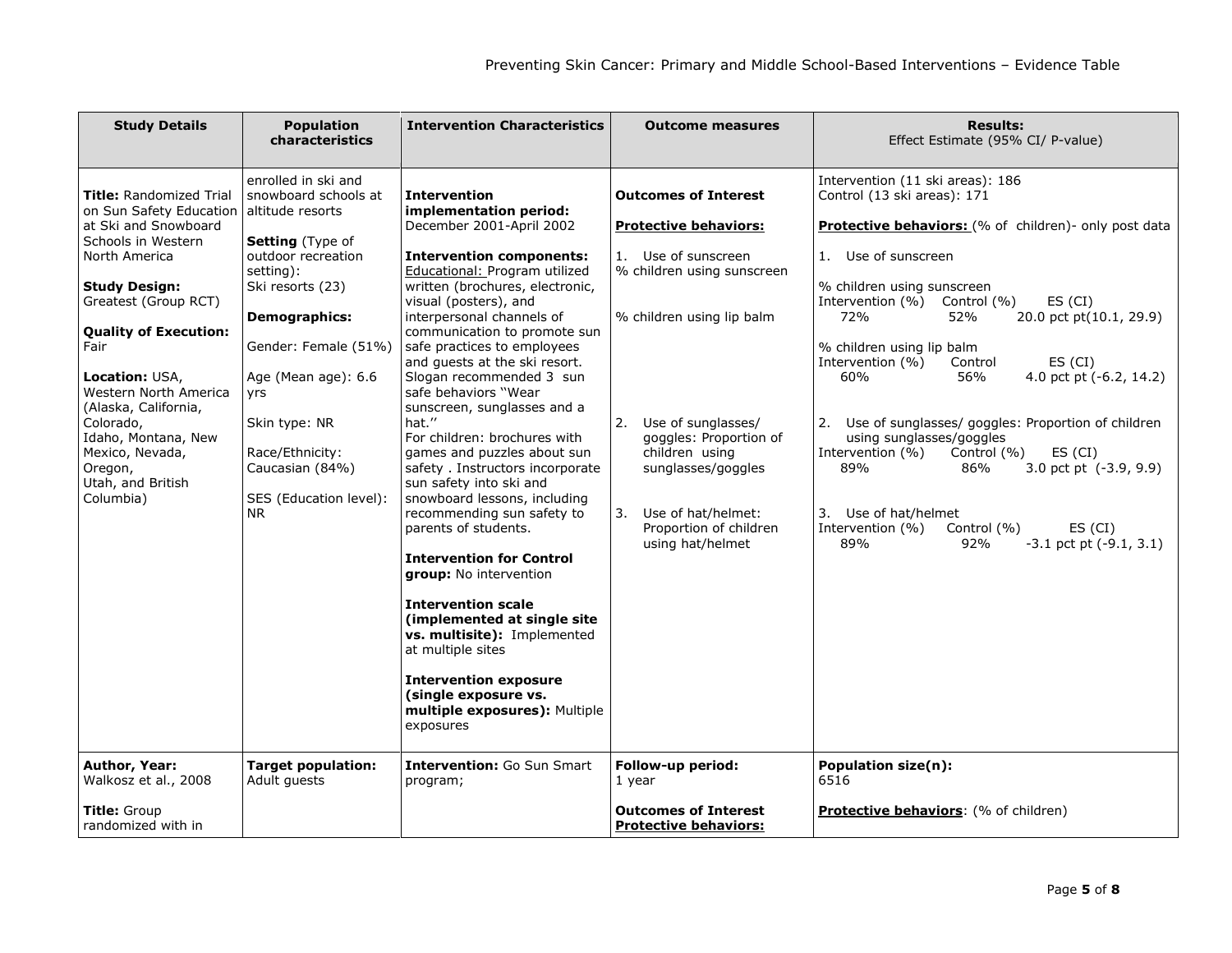| <b>Study Details</b>                                                                                                                                                                                                              | <b>Population</b><br>characteristics                                                                                                                                                                                                                                                                   | <b>Intervention Characteristics</b>                                                                                                                                                                                                                                                                                                                                                                                                                                                                                                                                                                                                                                                                                                                                                                                                                                                          | <b>Outcome measures</b>                                                                                                                                             | <b>Results:</b><br>Effect Estimate (95% CI/ P-value)                                                                                                                                                                                   |
|-----------------------------------------------------------------------------------------------------------------------------------------------------------------------------------------------------------------------------------|--------------------------------------------------------------------------------------------------------------------------------------------------------------------------------------------------------------------------------------------------------------------------------------------------------|----------------------------------------------------------------------------------------------------------------------------------------------------------------------------------------------------------------------------------------------------------------------------------------------------------------------------------------------------------------------------------------------------------------------------------------------------------------------------------------------------------------------------------------------------------------------------------------------------------------------------------------------------------------------------------------------------------------------------------------------------------------------------------------------------------------------------------------------------------------------------------------------|---------------------------------------------------------------------------------------------------------------------------------------------------------------------|----------------------------------------------------------------------------------------------------------------------------------------------------------------------------------------------------------------------------------------|
| cohort of ski areas<br>present in both survey<br>periods<br><b>Study Design:</b><br>Greatest (Group<br>Randomized control<br>Trial)<br><b>Quality of Execution:</b><br>Fair<br><b>Location: USA</b><br>(Western US) and<br>Canada | <b>Setting (Type of</b><br>outdoor recreation<br>setting):<br>Ski resorts(26)<br><b>Demographics:</b><br>Gender: Male (72%)<br>Age: <45 yrs<br>Skin type: NR<br>Race/Ethnicity:<br>Caucasian (96%)<br>SES (Education level):<br>$\leq$ High school (10%)<br>Some college (23%)<br>College degree (68%) | <b>Intervention</b><br>implementation period:<br>January to April 2002;<br><b>Intervention components:</b><br>Educational:<br>Using <i>small media</i> (Using<br>print, electronic, and<br>interpersonal messages) with 3<br>key messages appeared in all<br>messages: wear sunscreen,<br>sunglasses, and a hat. SM<br>included posters and brochures<br>for ski and snowboard schools,<br>signage at the base of chairlifts<br>and on chairlift poles, electronic<br>signs and grooming reports,<br>brochures, and table tents and<br>posters in lodges. Employees<br>advised guests against<br>excessive sun exposure.<br><b>Intervention for Control</b><br>group: None<br>Intervention scale<br>(implemented at single site<br>vs. multisite): Implemented<br>at multiple ski resorts<br><b>Intervention exposure</b><br>(single exposure vs.<br>multiple exposures): Single<br>exposure | in moderate and high<br>intervention groups<br>Overall sun protective<br>behaviors                                                                                  | Overall sun protective behaviors: No data available for<br>protective behaviors.<br>No significant change (Intervention did not improve sun<br>protective behaviors among intervention group)                                          |
| Author, Year:<br>Pagoto et al., 2010<br><b>Title:</b> A Beach<br>Randomized Trial of a<br><b>Skin Cancer Prevention</b><br>Intervention                                                                                           | <b>Target population:</b><br>Female beach visitors ;<br><b>Setting</b> (Type of<br>outdoor recreation<br>setting): 2 public<br>beaches in eastern<br>Massachusetts                                                                                                                                     | <b>Intervention: Intervention</b><br>promoting sunless tanning<br>among beach visitors;<br><b>Intervention</b><br>implementation period: 11<br>days in June and<br>July 2006;                                                                                                                                                                                                                                                                                                                                                                                                                                                                                                                                                                                                                                                                                                                | Follow-up period:<br>1 year<br><b>Outcomes of Interest</b><br><b>Protective behaviors:</b><br>Sunscreen use<br>(Frequency of sunscreen<br>use in past 2 months. For | <b>Population size(n):</b><br>BL: I= $1019$ ; C=1019<br>FU: I=884; C=885<br><b>Protective behaviors:</b><br>1. Sunscreen use (Change in scale) - Mean(SD)<br>Intervention Control<br>ES<br>p-value<br>BL:<br>$2.41(1.34)$ $2.41(1.34)$ |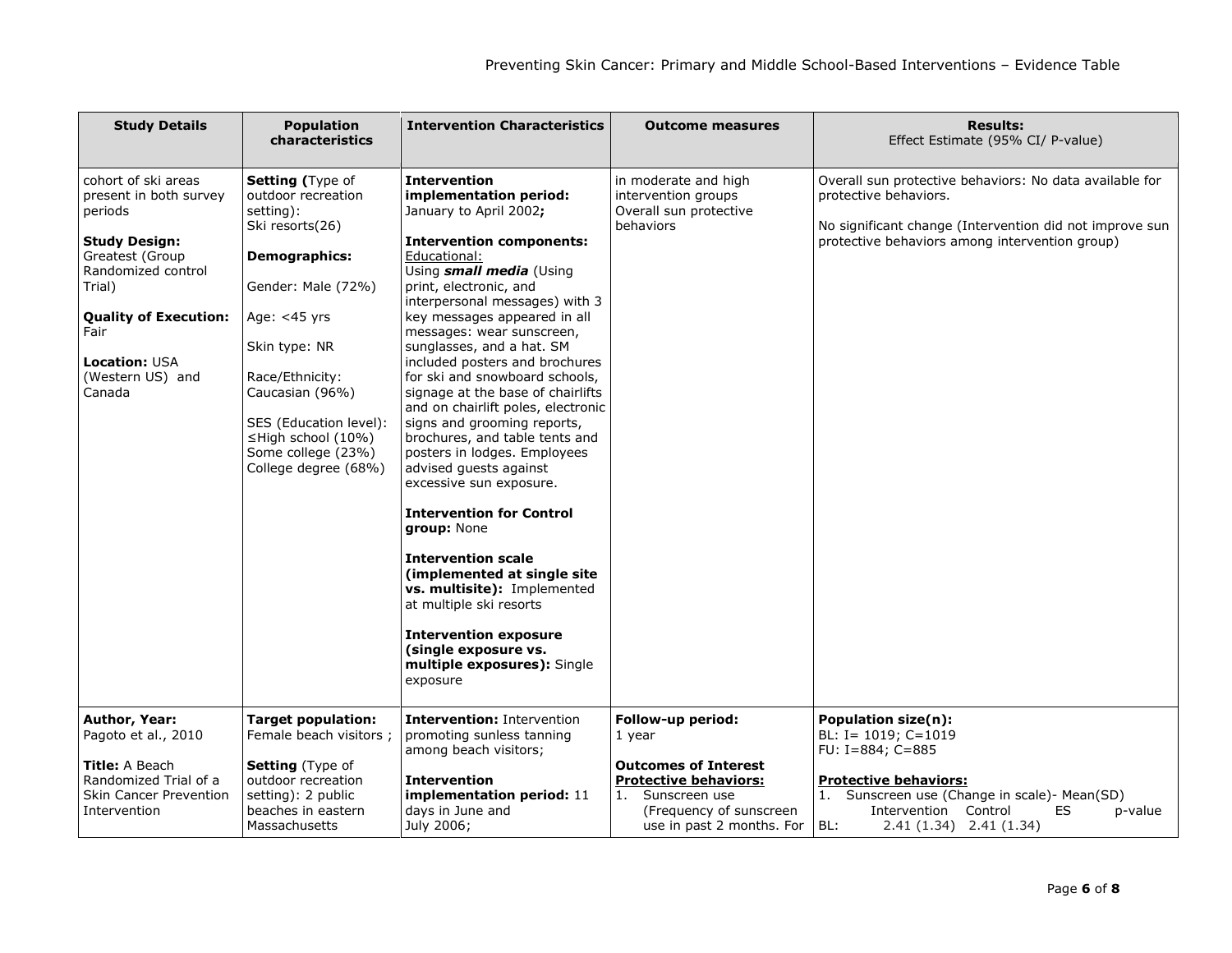| <b>Study Details</b>                                                                                                                                                                   | <b>Population</b><br>characteristics                                                                                                                                                                                                                                                                   | <b>Intervention Characteristics</b>                                                                                                                                                                                                                                                                                                                                                                               | <b>Outcome measures</b>                                                                                                                                                                                                                                                                                                                                                                                                                                                                                                                                                                                             | <b>Results:</b><br>Effect Estimate (95% CI/ P-value)                                                                                                                                                                                                                                                                                                                                                                                                        |
|----------------------------------------------------------------------------------------------------------------------------------------------------------------------------------------|--------------------------------------------------------------------------------------------------------------------------------------------------------------------------------------------------------------------------------------------------------------------------------------------------------|-------------------------------------------------------------------------------------------------------------------------------------------------------------------------------------------------------------------------------------------------------------------------------------------------------------------------------------------------------------------------------------------------------------------|---------------------------------------------------------------------------------------------------------------------------------------------------------------------------------------------------------------------------------------------------------------------------------------------------------------------------------------------------------------------------------------------------------------------------------------------------------------------------------------------------------------------------------------------------------------------------------------------------------------------|-------------------------------------------------------------------------------------------------------------------------------------------------------------------------------------------------------------------------------------------------------------------------------------------------------------------------------------------------------------------------------------------------------------------------------------------------------------|
| <b>Promoting Sunless</b><br>Tanning<br><b>Study Design:</b><br>Greatest (Group-<br>randomized trial)<br><b>Quality of Execution:</b><br>Fair<br><b>Location: USA,</b><br>Massachusetts | <b>Demographics:</b><br>Gender: Female<br>$(100\%)$<br>Age (Mean age): 31 yrs<br>Skin type:<br>Type 1 (7.6%)<br>Type II (25.6%)<br>Type III $(45.2)$<br>Type IV (21.6%)<br>Race/Ethnicity: White<br>(89%)<br>SES (Education level):<br><college degree<br="">(65%); College degree<br/>(23%)</college> | <b>Intervention components:</b><br>Educational:<br>-skin cancer education by<br>written and interactive methods<br>-UV imaging<br>Environmental: Samples of<br>sunscreen with SPF 30 and<br>sunless tanning lotion<br><b>Intervention scale</b><br>(implemented at single site)<br>vs. multisite): Single site<br><b>Intervention exposure</b><br>(single exposure vs.<br>multiple exposures): Single<br>exposure | each, item, responses on<br>a 5-point likert scale<br>where $0 =$ never and 4<br>$=$ always $)$<br>Use of protective clothing:<br>2.<br>Frequency of wearing<br>shirt with sleeves on 5-<br>point likert scale (0<br>indicates never; 1, rarely;<br>2, sometimes; 3, often;<br>and 4, always.)<br><b>Sun Exposure: Average</b><br>sunbathing time spent in the<br>sun with the intention of<br>getting a tan in the past 2<br>months using a 7-point scale<br>ranging from 0 (never) to 7<br>(every day) $-1$ , once; 2,<br>twice; 3, once a week; 4,<br>twice a week; 5, 3 to 5 times<br>a week; and 6, every day. | FU2 (1 yr): 2.74 (1.11) 2.60 (1.27) 0.14pts<br>0.38<br>2. Use of protective clothing (Change in scale)-<br>Mean(SD)<br>Intervention<br>Control<br>ES<br>p-value<br>BL:<br>1.77(0.87)<br>1.62(0.78)<br>FU2: 1.97 (0.75)<br>1.85(0.68)<br>$-0.03$ pts<br>0.61<br><b>Sun Exposure:</b> Average sunbathing {Mean(SD)}<br>Intervention<br>Control<br>ES<br>p-value<br>BL:<br>4.12 (2.57)<br>4.46(2.13)<br>FU2: $2.70(2.61)$<br>3.81(2.52)<br>$-0.77$ pts<br>0.02 |
|                                                                                                                                                                                        |                                                                                                                                                                                                                                                                                                        |                                                                                                                                                                                                                                                                                                                                                                                                                   | <b>Incidence of Sunburn:</b><br>Frequency of red or painful<br>burn that lasted 1 day or<br>longer in the past 2 months<br>using a 6-point scale from 0<br>(not at all) to 5 ( $\geq$ 5 times)                                                                                                                                                                                                                                                                                                                                                                                                                      | <b>Incidence of Sunburn: {Mean(SD)}</b><br>Control<br>ES<br>Intervention<br>p-value<br>BL:<br>0.74(1.06)<br>0.71(0.80)<br>FU2:<br>0.43(0.82)<br>0.44(0.66)<br>$-0.04$ pts $0.81$                                                                                                                                                                                                                                                                            |